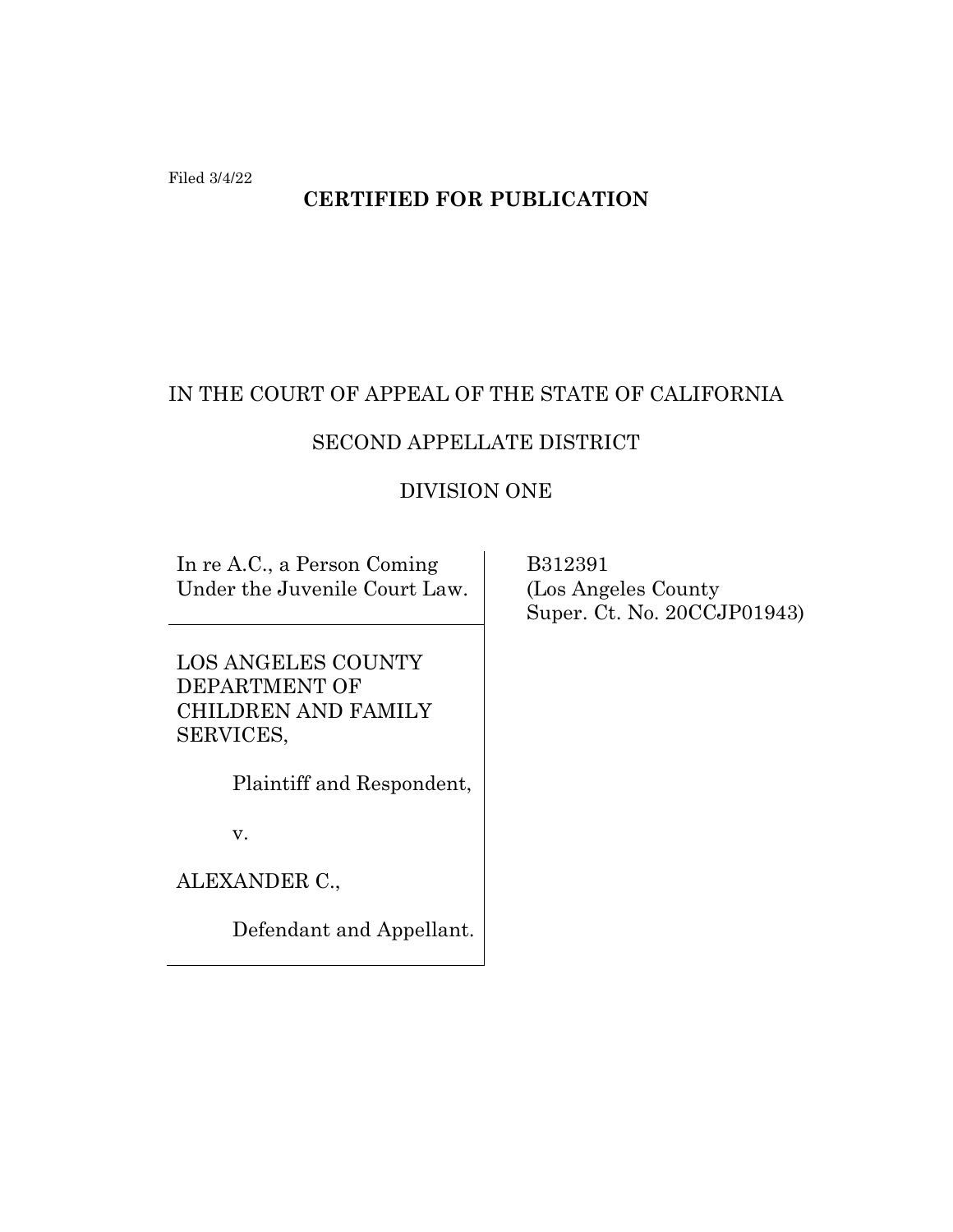APPEAL from the jurisdictional and dispositional orders of the Superior Court of Los Angeles County, Julie Fox Blackshaw, Judge. Affirmed with instructions.

Patricia K. Saucier, under appointment by the Court of Appeal, for Defendant and Appellant.

Rodrigo A. Castro-Silva, County Counsel, Kim Nemoy, Assistant County Counsel, and Brian Mahler, Deputy County Counsel, for Plaintiff and Respondent.

\_\_\_\_\_\_\_\_\_\_\_\_\_\_\_\_\_\_\_\_

It is undisputed that the Los Angeles County Department of Children and Family Services (DCFS) failed to ask extended family members about Indian ancestry in derogation of state law (Welf. & Inst. Code, § 224.2)**[1](#page-1-0)** implementing the Indian Child Welfare Act of 1978 (ICWA) (25 U.S.C. § 1901 et seq). The only issue before us is whether that failure was prejudicial. This is father's sole appellate challenge to the juvenile court's jurisdictional and dispositional orders regarding his son, A.C. Defining prejudice can sometimes resemble Lewis Carroll's description of logic in Through the Looking-Glass: " '[I]f it was so, it might be; and if it were so, it would be but as it isn't, it ain't.' " (Carroll, Alice's Adventures in Wonderland and Through the Looking-Glass (1998) p. 157.)

As eloquently summarized in the dissent, recent appellate jurisprudence has adopted a continuum of tests for prejudice stemming from error in following California statutes implementing ICWA ranging from a per se rule that any error is

<span id="page-1-0"></span>**<sup>1</sup>** Undesignated statutory citations are to the Welfare and Institutions Code.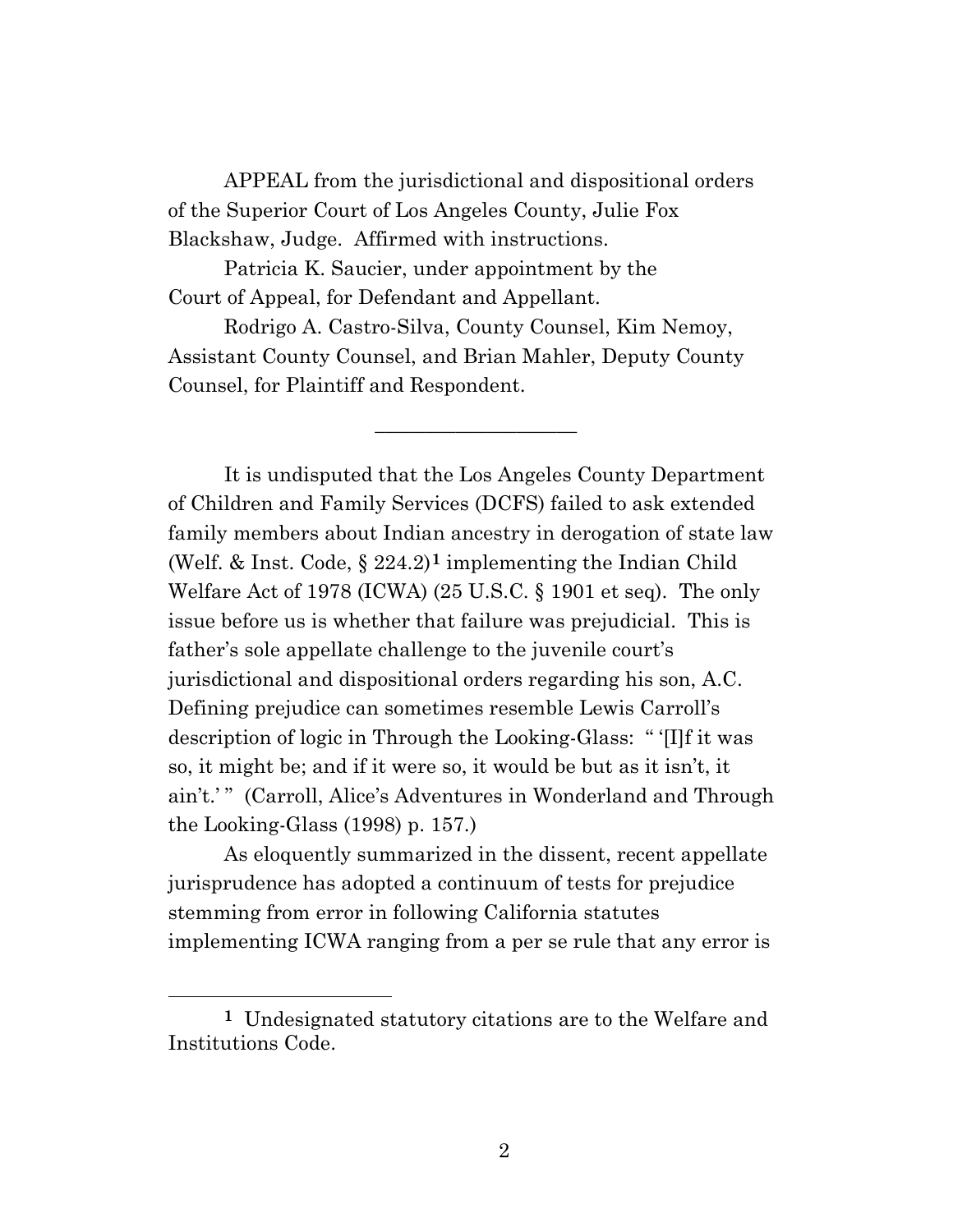always prejudicial, to a test advocated by the dissent finding no prejudice unless the appealing parent makes a proffer that interviewing extended family members would yield information about potential Indian ancestry. We acknowledge the policy arguments in favor of this latter test not the least of which is preventing the delay caused by remanding a case for additional inquiry into a child's Indian status and the resulting inability to comply with competing statutory obligations expeditiously to provide a safe and permanent home for children within the juvenile court's jurisdiction.

We conclude, however, under the facts of this case, that DCFS's failure to ask extended family members about potential Indian ancestry was prejudicial. The dictates of our high court and mandatory statutory duties of initial inquiry compel this conclusion. Our conclusion, moreover, is consistent with the very purpose of ICWA—to remedy a history of removal of Indian children from their communities and cultural heritage.

Accordingly, we remand the matter with directions for the juvenile court to order DCFS to comply with section 224.2.

#### **BACKGROUND**

# **1.** *The Juvenile Court Assumed Jurisdiction Over the Children***[2](#page-2-0)**

For an undisclosed period prior to her 18th birthday, mother, who was born in 1985, was in foster care. Mother has

<span id="page-2-0"></span>**<sup>2</sup>** Because the sole issue on appeal is compliance with the state statute implementing ICWA, a detailed recitation of the non-ICWA related background is not necessary to the resolution of this appeal. Additionally, we focus only on A.C. (not T.F. or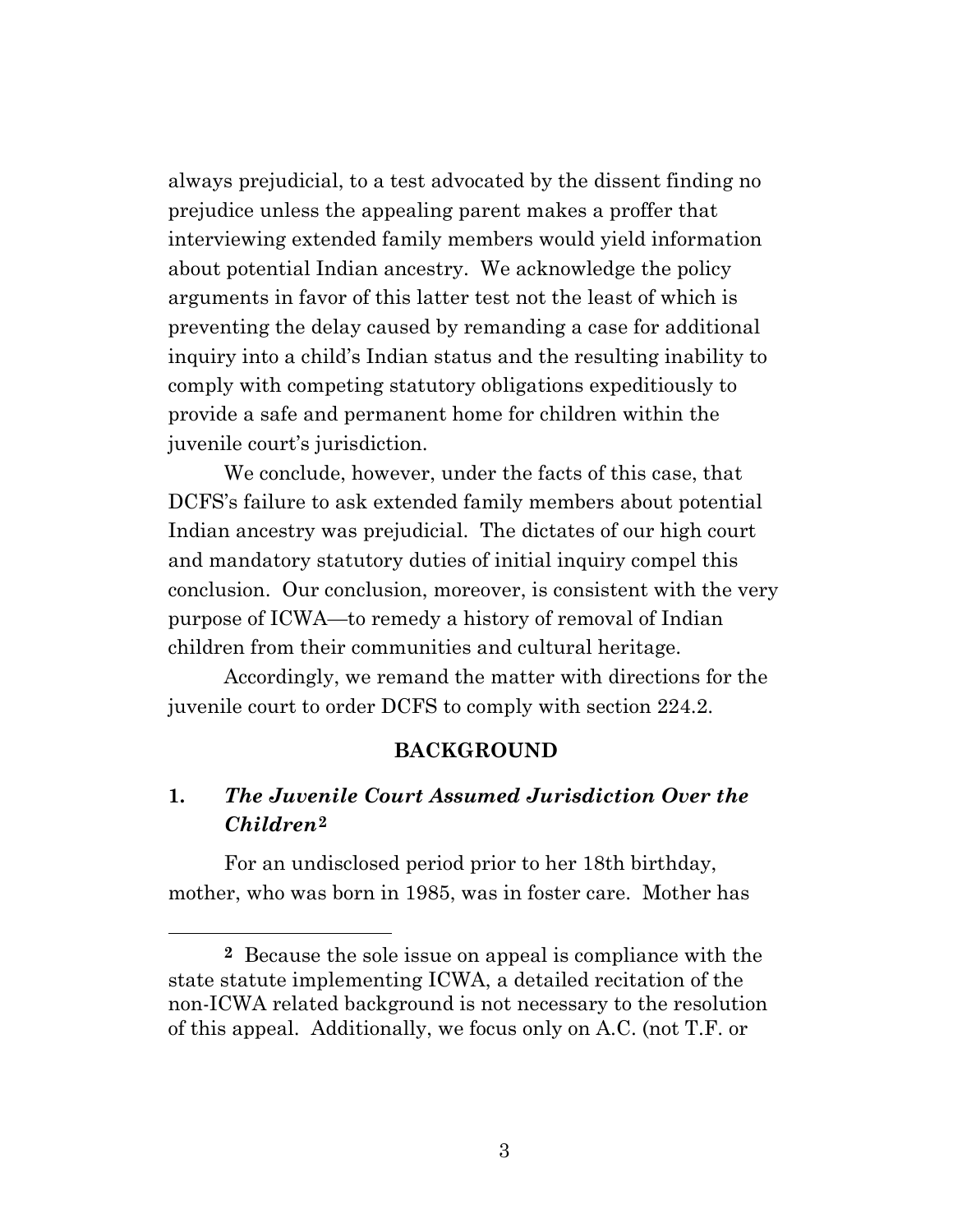three children, T.F. (born in 2009), S.F. (born in 2011), and A.C. (born in 2017). Father is A.C.'s father. At the time the dependency proceedings commenced, the children were living with mother, and mother reported that father helped with A.C.

### **a. Section 300 petition**

DCFS became involved with the family after mother drove while under the influence of alcohol and collided with another vehicle. The children were in mother's car during this collision.

DCFS filed a section 300 petition, and the juvenile court sustained allegations that A.C. was at risk of suffering serious physical harm based on mother driving while under the influence. The juvenile court allowed the children to remain in mother's care. As part of the case plan dated July 7, 2020, the court recommended father take parenting classes. The juvenile court ordered that father's visits occur in mother's home unless father participated in an interview with social workers and an assessment of his home. The juvenile court ordered mother to attend a six-month drug and alcohol program and to undergo random drug testing every other week. The court also ordered mother to attend parenting classes and to cooperate with DCFS for unannounced home visits.

### **b. Section 360 petition**

On December 18, 2020, DCFS filed a section 360 petition alleging that the original disposition was ineffective in ameliorating the situation that required jurisdiction. Mother failed to comply with random drug testing. DCFS alleged that

S.F.) because father's argument concerns only A.C. Mother is not a party to the appeal.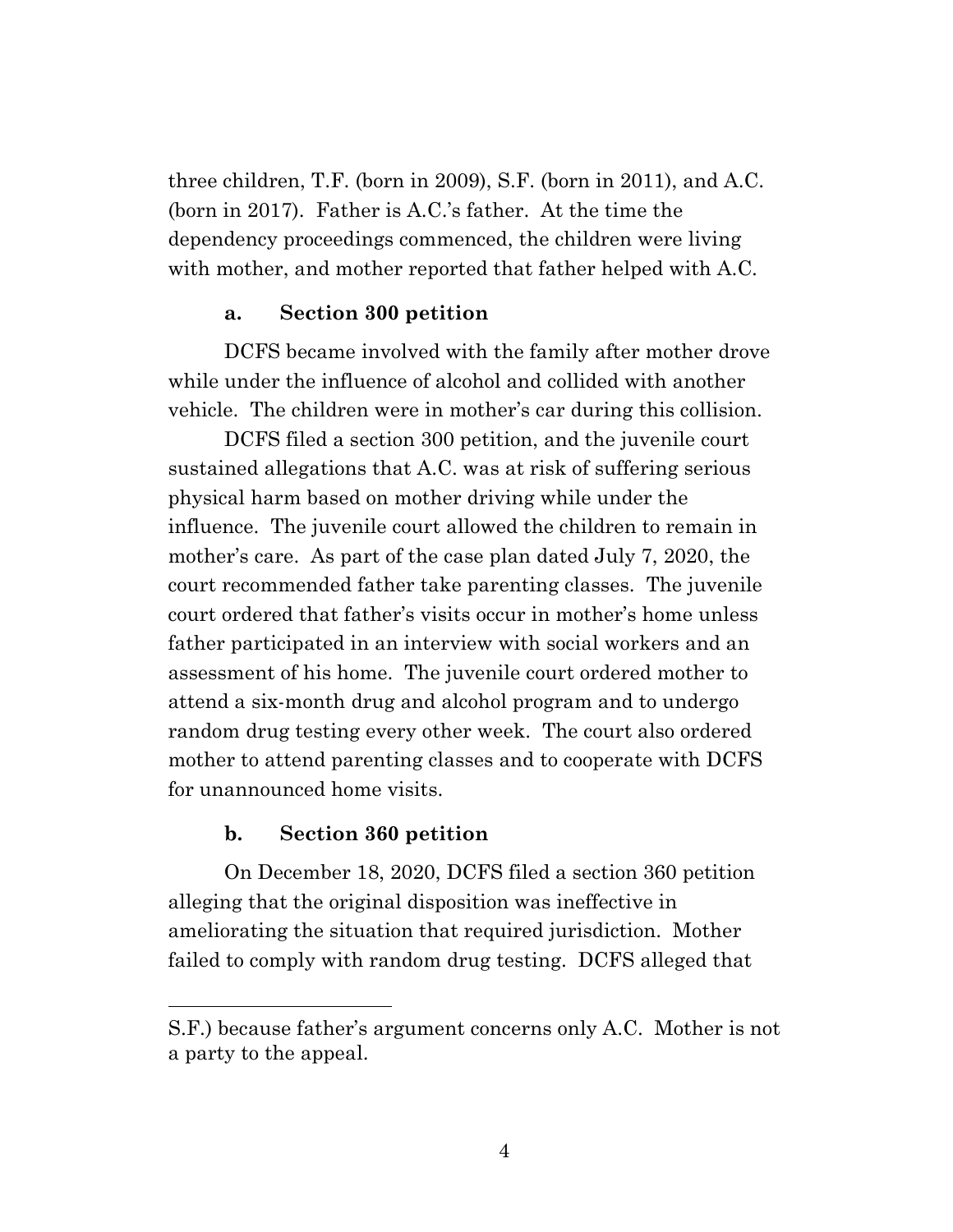mother has a history of alcohol use and currently abused marijuana. DCFS further alleged that father failed to comply with court orders, including participating in parenting classes.

## **c. Section 342 petition**

On January 12, 2021, DCFS filed a section 342 petition alleging that domestic violence involving mother and father placed A.C. at substantial risk of suffering serious physical harm. DCFS also alleged A.C. was at substantial risk of harm based on father's abusive conduct, father's substance abuse, and mother's failure to protect A.C. from father.

Following a hearing at which father testified, the court sustained the section 360 and 342 petitions. The juvenile court ordered A.C. removed from parental custody and granted mother and father reunification services. The juvenile court ordered both parents to attend a drug and alcohol program, weekly random drug and alcohol testing, parenting classes, domestic violence programs, and individual counseling.

## **2.** *Background on A.C.'s Indian Heritage*

A DCFS report dated April 8, 2020 indicates that mother "denied the family [has] any known Indian Ancestry . . . ." but DCFS nevertheless concluded for unidentified reasons that ICWA "may apply." The record does not indicate that social workers asked father about potential Indian ancestry.

Mother completed a form indicating she had no known Indian ancestry. The form states, "Note: This form is not intended to constitute a complete inquiry into Indian heritage. Further inquiry may be required by the Indian Child Welfare Act." Father also completed a form (different from the one mother completed), checking the box, "None of the above apply."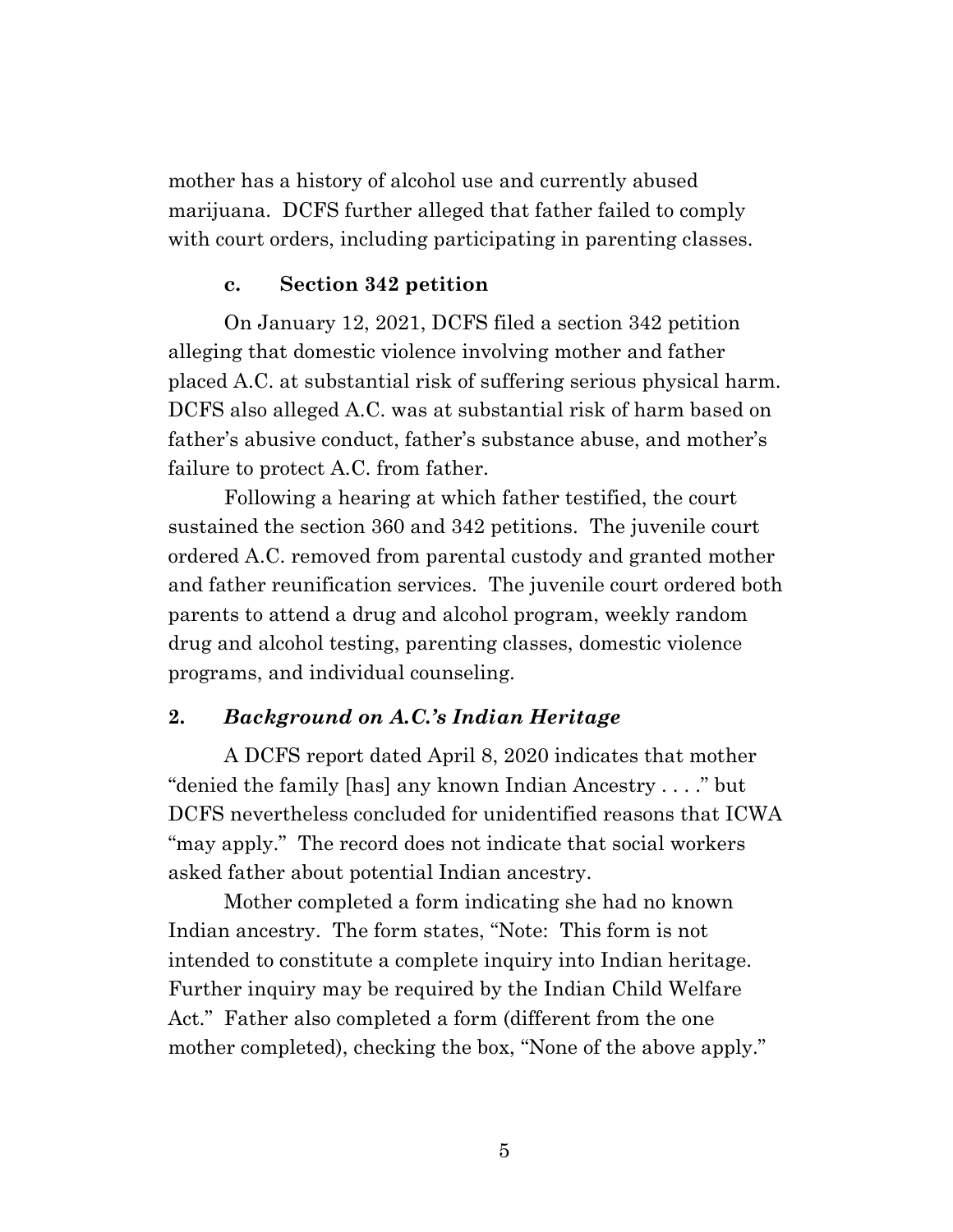The "above" unchecked boxes describing Indian ancestry were as follows: (1) "I am or may be a member of, or eligible for membership in, a federally recognized Indian tribe"; (2) "The child is or may be a member of, or eligible for membership in, a federally recognized Indian tribe"; (3) "One or more of my parents, grandparents, or other lineal ancestors is or was a member of a federally recognized tribe"; (4) "I am a resident of or am domiciled on a reservation, rancheria, Alaska Native village, or other tribal trust land"; (5) "The child is a resident of or is domiciled on a reservation, rancheria, Alaska Native village, or other tribal trust land"; (6) "The child is or has been a ward of a tribal court"; and (7) "Either parent or the child possesses an Indian identification card indicating membership or citizenship in an Indian tribe." Father's form also stated, "Note: This form is not intended to constitute a complete inquiry into Indian heritage. Further inquiry may be required by the Indian Child Welfare Act."

In December 2020, DCFS reported that T.F. and A.C. were placed with a maternal aunt and S.F. was placed with a different maternal aunt. The record does not indicate that social workers asked maternal relatives about Indian ancestry. The January 15, 2021 report indicated that T.F. and A.C. were placed with a maternal cousin and S.F. was placed with a maternal aunt. There is no indication that DCFS interviewed either the maternal cousin or maternal aunt about A.C.'s potential Indian heritage.

After making interim findings that ICWA did not apply, on January 15, 2021, the juvenile court again concluded that ICWA did not apply, reasoning: Father "submits his ICWA-020 form. And the court reviews his ICWA-020 form. He indicates he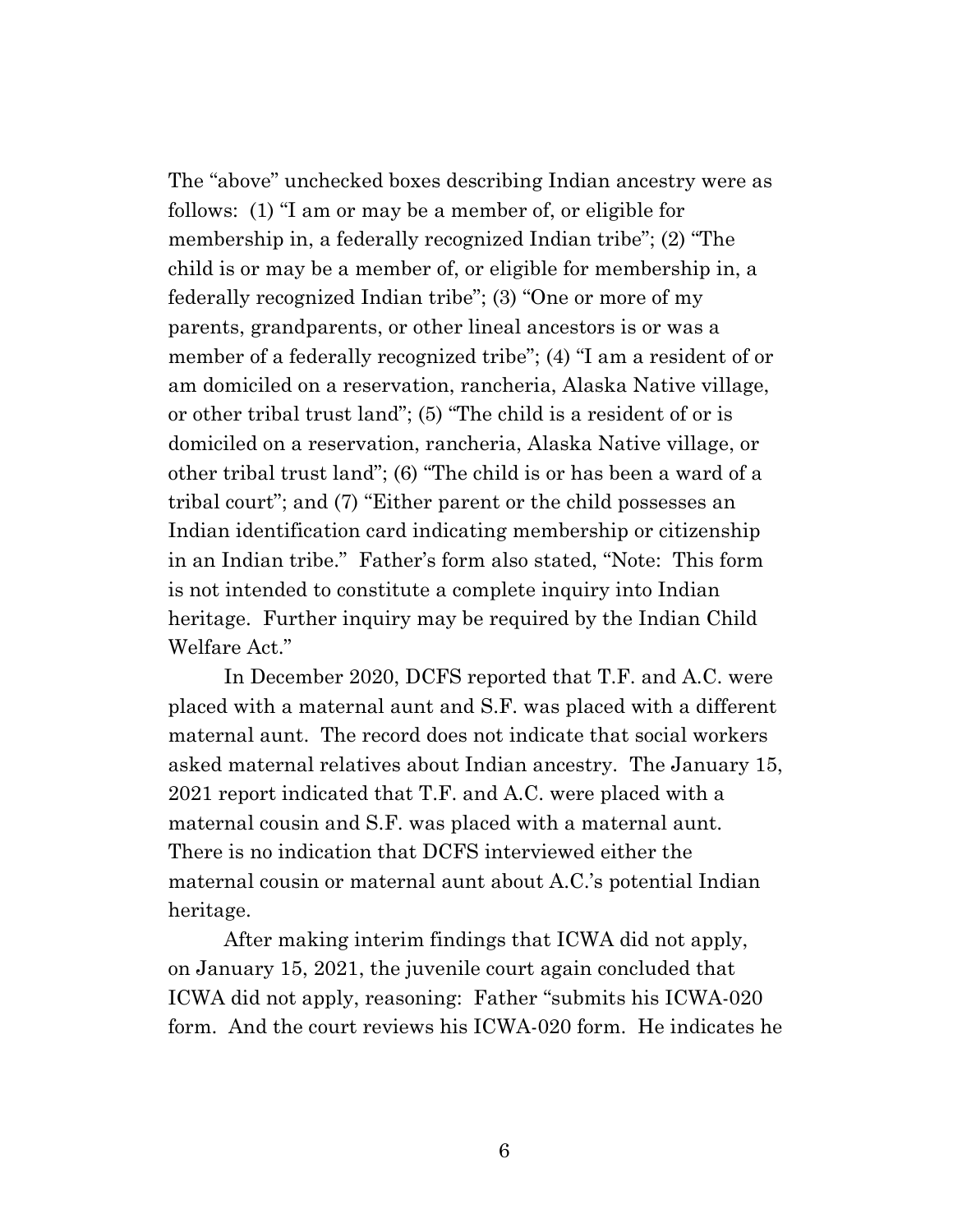has no American Indian heritage." "[O]n mother's original WIC 300 petition, mother had submitted her ICWA-020 form. And she indicated that she had no American Indian heritage. [¶] So as to the child [A.C.] . . . , the court has no reason to know that this is an Indian child as described by the Indian Child Welfare Act, or no reason to believe, based on both parents submitting executed ICWA-020 forms denying American Indian heritage."

#### **DISCUSSION**

Father argues DCFS's failure to satisfy its statutory duty of initial inquiry as to extended family members was prejudicial. His argument is well-taken.

## **A. Legal Background**

ICWA is about Indian patrimony. "The ICWA was designed to remedy a unique and longstanding record of child welfare abuses by federal and state officials, state court judges, and private adoption agencies that led to widespread removal of Indian children from their homes and communities. Extensive congressional hearings on the topic of Indian child welfare in the 1970s established that '[t]he wholesale separation of Indian children from their families is perhaps the most tragic and destructive aspect of American Indian life today.' [Citation.]" (Atwood, *Flashpoints Under the Indian Child Welfare Act: Toward a New Understanding of State Court Resistance* (2002) 51 Emory L.J. 587, 601.) "ICWA reflects a congressional determination to protect Indian children and to promote the stability and security of Indian tribes and families by establishing minimum federal standards that a state court, except in emergencies, must follow before removing an Indian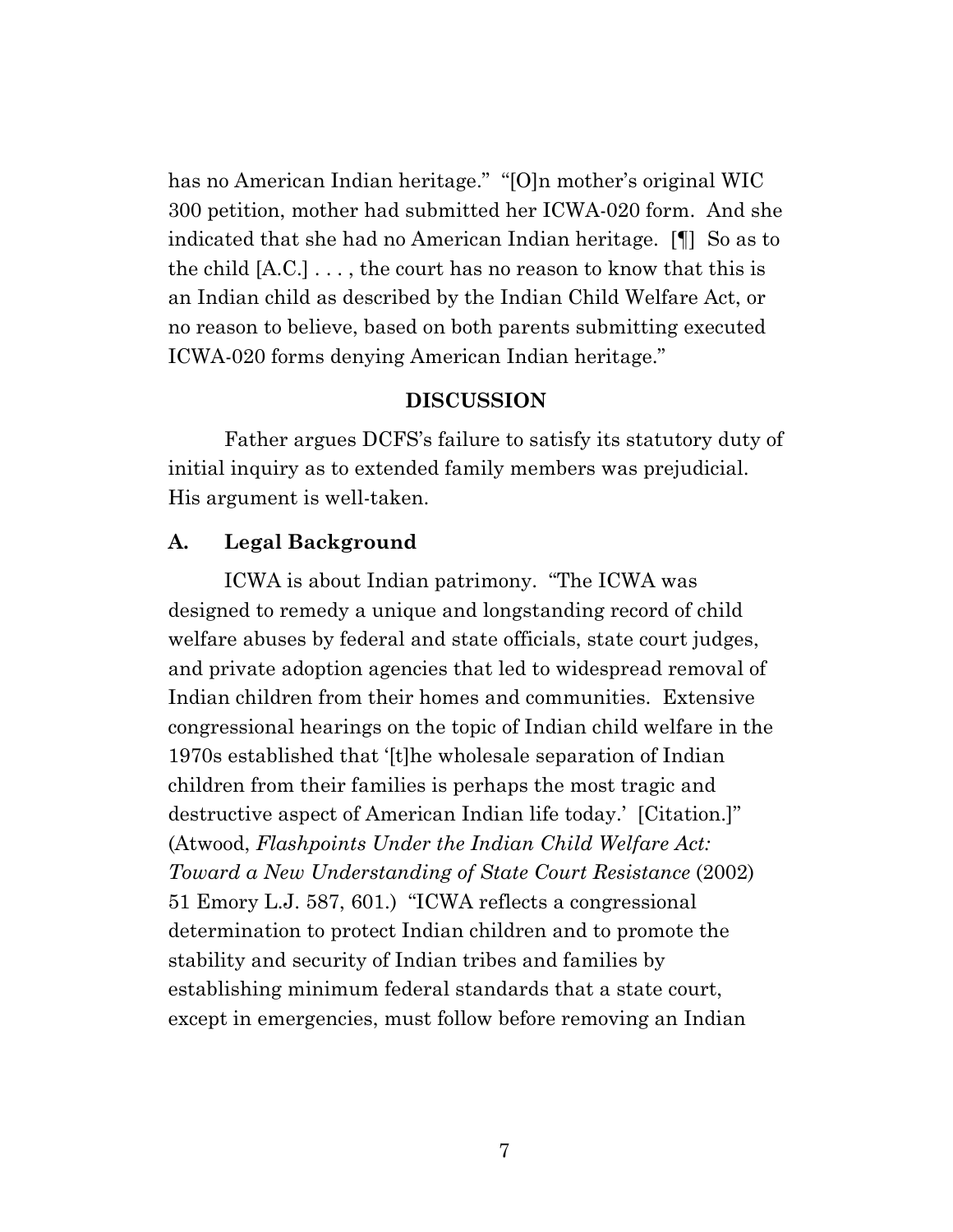child from his or her family." (*In re Austin J.* (2020) 47 Cal.App.5th 870, 881 (*Austin J.*).)

Given this history, ICWA and related state legislation collectively impose obligations on the juvenile court and child welfare agencies to cull information from the parents and extended family members about potential Indian ancestry. These are mandatory duties commensurate with the importance of ICWA's remedial goals.

California law requires at the outset of a dependency case that the child welfare agency and juvenile court inquire into whether a child is, or may be an Indian child. "The child welfare department's initial duty of inquiry includes 'asking the child, parents, legal guardian, Indian custodian, *extended family members*, others who have an interest in the child, and the party reporting child abuse or neglect, whether the child is, or may be, an Indian child and where the child, the parents, or Indian custodian is domiciled.' " (*Austin J.*, *supra*, 47 Cal.App.5th at p. 883, quoting § 224.2, subd. (b), italics added; see also Cal. Rules of Court, rule 5.481(a).)

Under ICWA, the term "extended family member" is "defined by the law or custom of the Indian child's tribe or, in the absence of such law or custom, shall be a person who has reached the age of eighteen and who is the Indian child's grandparent, aunt or uncle, brother or sister, brother-in-law or sister-in-law, niece or nephew, first or second cousin, or stepparent." (25 U.S.C. 1903(2).)

In this case, DCFS failed to comply with its "obligation to make a meaningful effort to . . . interview extended family members to obtain whatever information they may have as to the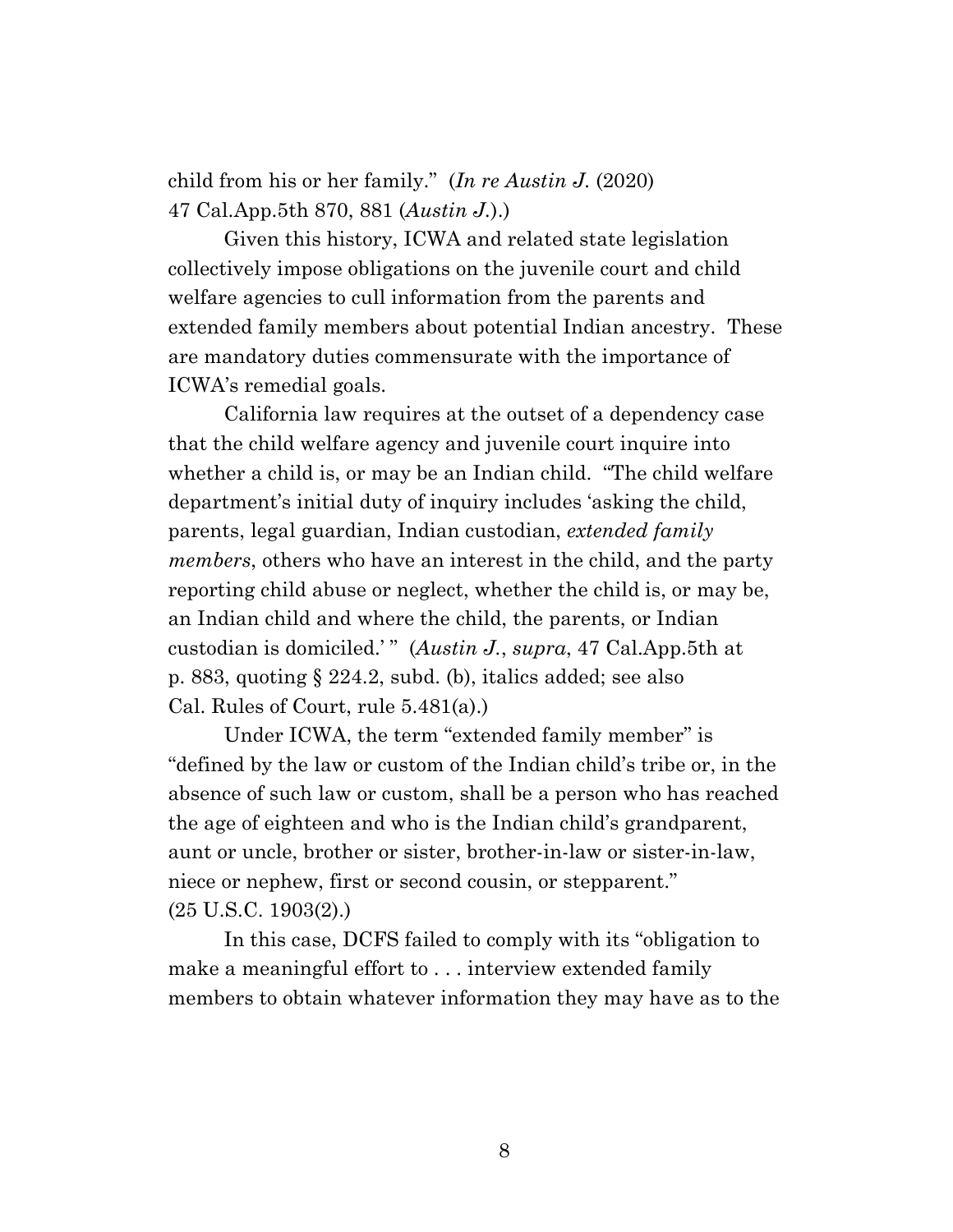child's possible Indian status." **[3](#page-8-0)** (*In re K.R.* (2018) 20 Cal.App.5th 701, 709; see also *In re Josiah T.* (2021) 71 Cal.App.5th 388, 402 [state law requires DCFS to inquire of extended family members whether child may be Indian child]; *In re Benjamin M.* (2021) 70 Cal.App.5th735,742 [same].) When during the proceedings, the children were placed with mother's extended family, DCFS did not ask mother's relatives about A.C.'s potential Indian heritage. Father lived with his mother and brother. DCFS did not ask them either about A.C.'s potential Indian heritage. Yet early on, these relatives were readily available to consult regarding Indian ancestry.

The juvenile court merely relied on mother's and father's ICWA forms in concluding A.C. is not an Indian child.**[4](#page-8-1)** The

<span id="page-8-0"></span>**3** California law imposes a duty of further inquiry regarding Indian ancestry when the court, social worker or probation officer "has reason to believe that an Indian child is involved in a proceeding . . . ." (§ 224.2, subd. (e); see *Austin J.*, *supra*, 47 Cal.App.5th at p. 883.) Federal and California law require that notice be given to the relevant Indian tribe "when 'the court knows or has reason to know that an Indian child is involved.' (25 U.S.C. § 1912(a); see also Welf. & Inst. Code, § 224.3, subd. (a) [if 'the court, a social worker, or probation officer knows or has reason to know . . . that an Indian child is involved' in the dependency proceeding, 'notice shall be sent to the [child's] parents or legal guardian, Indian custodian, if any, and the child's tribe']; Cal. Rules of Court, rule 5.481(b)(1).)" (*Austin J.*, *supra*, at p. 884.) None of these additional statutory duties is at issue in this appeal.

<span id="page-8-1"></span>**4** Father argues that the Judicial Council form he signed is incomplete because it focuses on reason to know that the child is an Indian child rather than reason to believe the child is an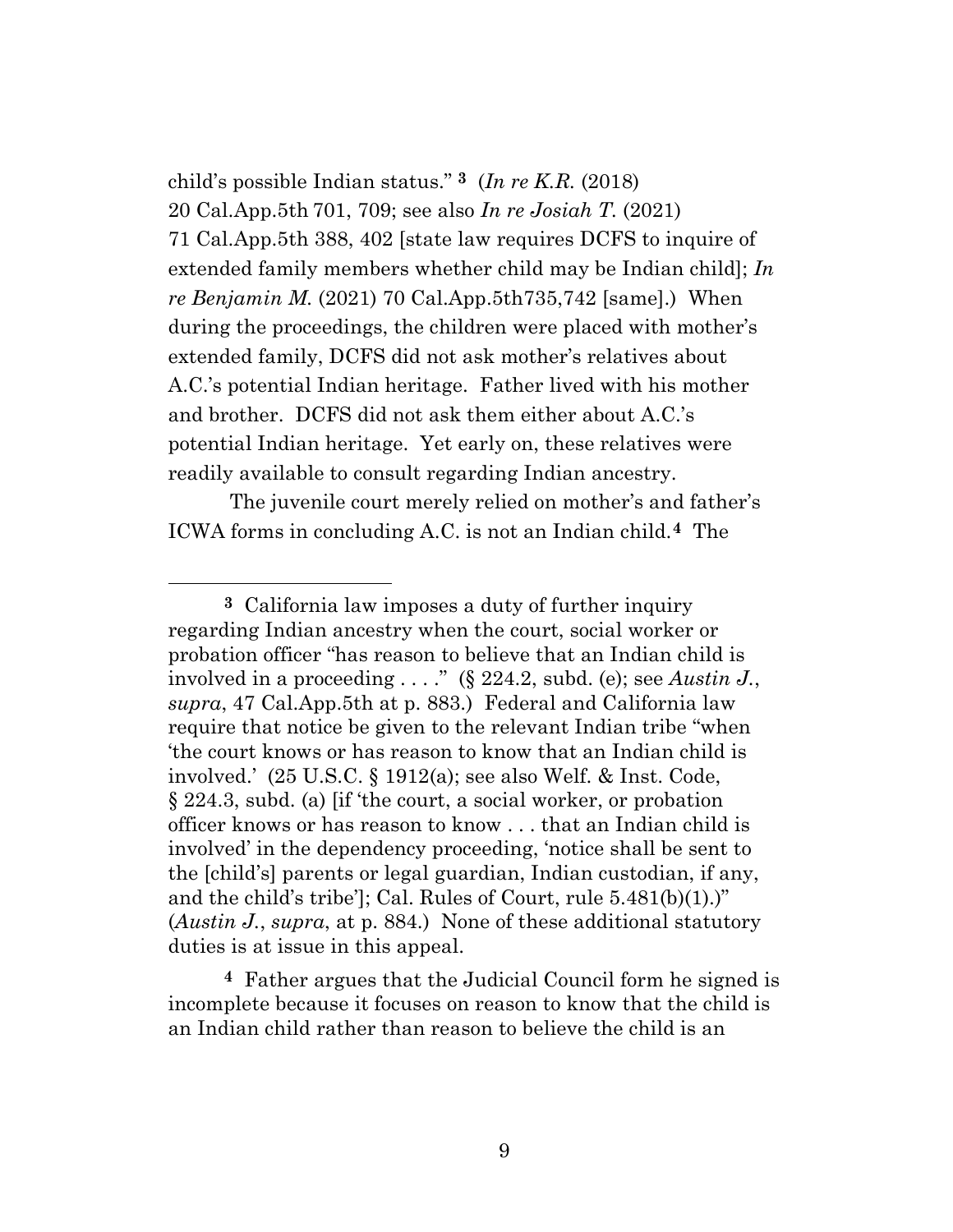ICWA forms themselves state that the form "is not intended to constitute a complete inquiry into Indian heritage"; this case involved no further inquiry. Here, mother was the product of foster care and thus may not have known her cultural heritage. (*In re Y.W.* (2021) 70 Cal.App.5th 542, 554.) The same may not have been true of her biological relatives. One of the detention reports also indicated that A.C. may be an Indian child. We thus cannot conclude from this equivocal record that DCFS's failure to conduct *any* inquiry as to mother and father's extended family members was not prejudicial.

The dissent effectively catalogues the different standards of prejudice appellate courts have applied. It thoughtfully sets forth the policy reasons why appellant should be required to make an offer of proof of potential Indian ancestry before remanding a case for the purpose of asking extended family members about Indian ancestry. The dissent cites delay in permanency visited upon children in dependency courts whenever a case is remanded for further ICWA inquiry, and the resulting negative impact on juvenile court funding.

The dissent concludes that to obtain a remand for further ICWA inquiry, appellant must, in effect, make a proffer that a relative has information about Indian ancestry. Indeed, the dissent goes further to argue that it should be the obligation of a parent's trial counsel to ask parents and extended family members about Indian ancestry with the implication that

Indian child. Father also argues that DCFS and the juvenile court failed to comply with other statutory requirements related to asking mother and father about their Indian ancestry. These arguments are moot in light of our disposition.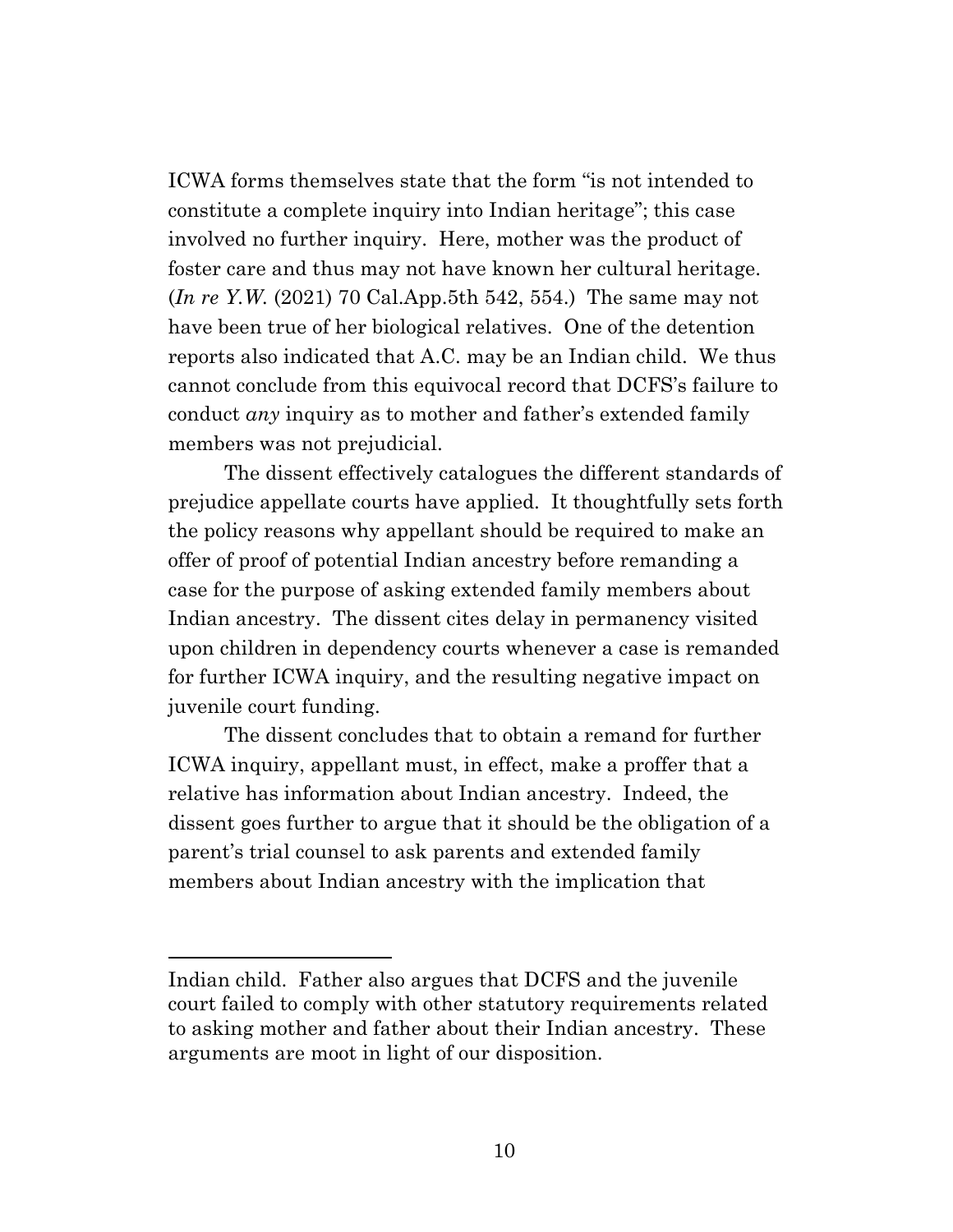imposing this obligation on trial counsel would preclude finding prejudice on appeal.

We do not quarrel with the policy arguments the dissent so elegantly elucidates. These arguments are grist for the legislative mill. They, however, do not detract from our high court's guidance in *In re Isaiah W.* underscoring the importance of ICWA's goals despite the delay in permanency caused by enforcing ICWA's and related state law requirements. (*In re Isaiah W.* (2016) 1 Cal.5th 1, 12–15.)

Thus, in *Isaiah W.,* the Supreme Court permitted a parent to challenge ICWA compliance in an appeal from an order terminating parental rights even though the parent did not appeal from an earlier dispositional order finding that ICWA did not apply and placing the child in foster care. (*In re Isaiah W.*, *supra*, 1 Cal.5th at p. 6.) The Supreme Court remanded the matter for further ICWA inquiry notwithstanding the ensuing delay in a permanent home for the child. (*Id*. at p. 15.)

As our high court observed: "We are mindful of the child's need for a permanent and stable home, and we agree that swift and early resolution of ICWA notice issues is ideal. But the federal and state statutes were clearly written to protect the integrity and stability of Indian tribes despite the potential for delay in placing a child. The provisions of the California statute just discussed, as well as others, recognize the importance of properly determining a child's Indian status, even when a dependency proceeding has progressed beyond the initial stages." (*In re Isaiah W.*, *supra*, 1 Cal.5th at p. 12.) The statutes and regulations implementing ICWA, moreover, expressly require that the juvenile court and child welfare agency (and not parents'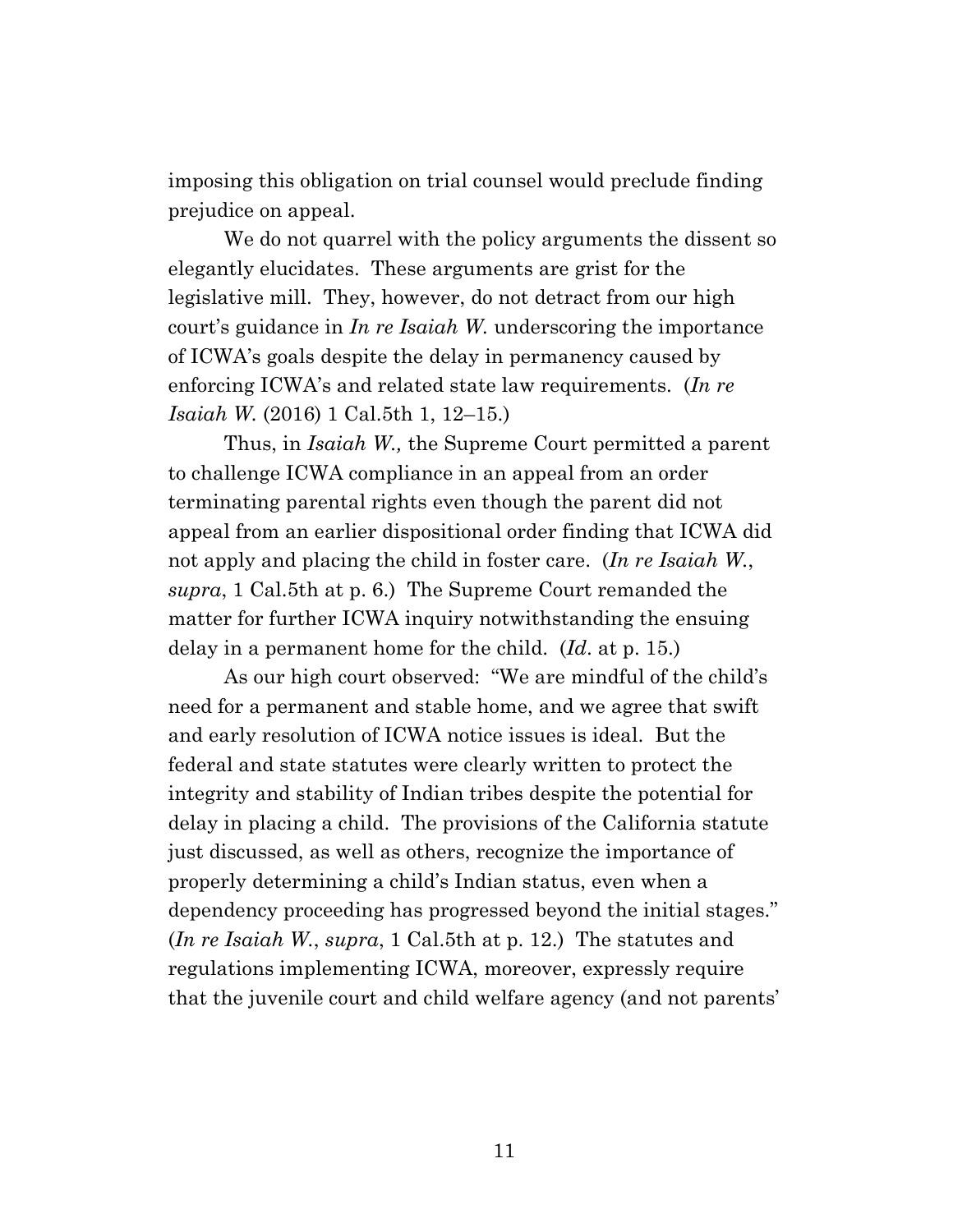counsel) inquire about a child's potential Indian ancestry. (§ 224.2; 25 C.F.R. § 23.107(a).)

Unlike in *In re S.S.* (Feb. 24, 2022, B314043)

\_\_\_ Cal.App.5th \_\_\_ [2022 WL 556884] and *In re Darian R.*  (Feb. 24, 2022, B314783) \_\_\_Cal.App.5th \_\_\_ [2022 WL 556905], the record reveals readily obtainable information that was likely to bear meaningfully on whether A.C. was an Indian child. As noted above, mother, as a foster care product, may not know her cultural heritage, but her biological relatives may have that information. As also previously noted, although a detention report indicated A.C. may be an Indian child, the record is devoid of any follow-up on that representation. We thus cannot assume that the parents' mere denial of Indian ancestry on a form was sufficient to dispel prejudice from DCFS's failure to ask A.C.'s extended family members about potential Indian ancestry.

By remanding here today, we do not advocate a wooden approach to prejudice. In *In re Darian R.*, we held that interviewing extended family members would not have shed meaningful light on whether three dependent children were Indian children when "[t]here was a prior juvenile court finding that two of [the] children [sharing the same biologic parents as the child at issue] are not Indian children, the juvenile court asked mother, father, and paternal aunt about Indian ancestry, both parents eschewed Indian ancestry, and mother was living with extended family members whom she could have asked about potential Indian ancestry." (*Supra*, \_\_\_ Cal.App.5th at p. \_\_\_ [2022 WL 556905 at p. \*1].) Similarly, in *In re S.S.*, we found the failure to interview maternal grandmother was not prejudicial where maternal grandmother requested placement of the dependent child in her care but never revealed any Indian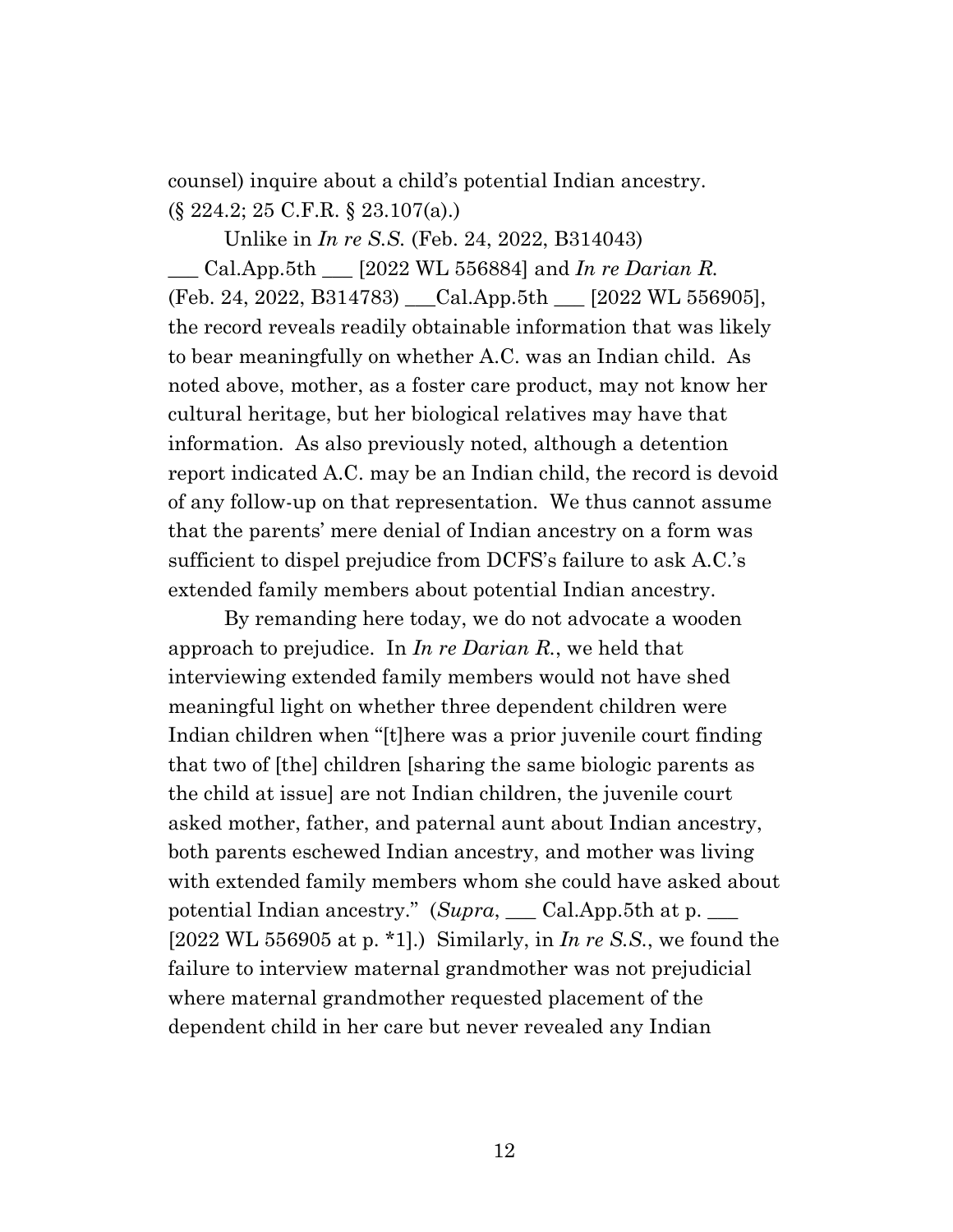ancestry throughout the dependency proceedings, despite having every incentive to do so. (*Supra*, \_\_\_ Cal.App.5th at p. \_\_\_ [2022 WL 556884 at p. \*4].)

Put simply, we are tasked with important, but competing legislative mandates. Prejudice must be viewed through this multi-faceted legislative prism. (See *Willis v. State of California* (1994) 22 Cal.App.4th 287, 293 ["We must follow the language used by the Legislature 'whatever may be thought of the wisdom, expediency, or policy of the' " law.].)

### **DISPOSITION**

The jurisdiction and disposition orders concerning A.C. are affirmed with instructions. The case is remanded to the trial court to comply with Welfare and Institutions Code section 224.2. The juvenile court shall order that within 30 days of the remittitur, DCFS report its investigation of A.C.'s potential Indian ancestry by interviewing available extended family members.

CERTIFIED FOR PUBLICATION.

BENDIX, J.

I concur:

## ROTHSCHILD, P. J.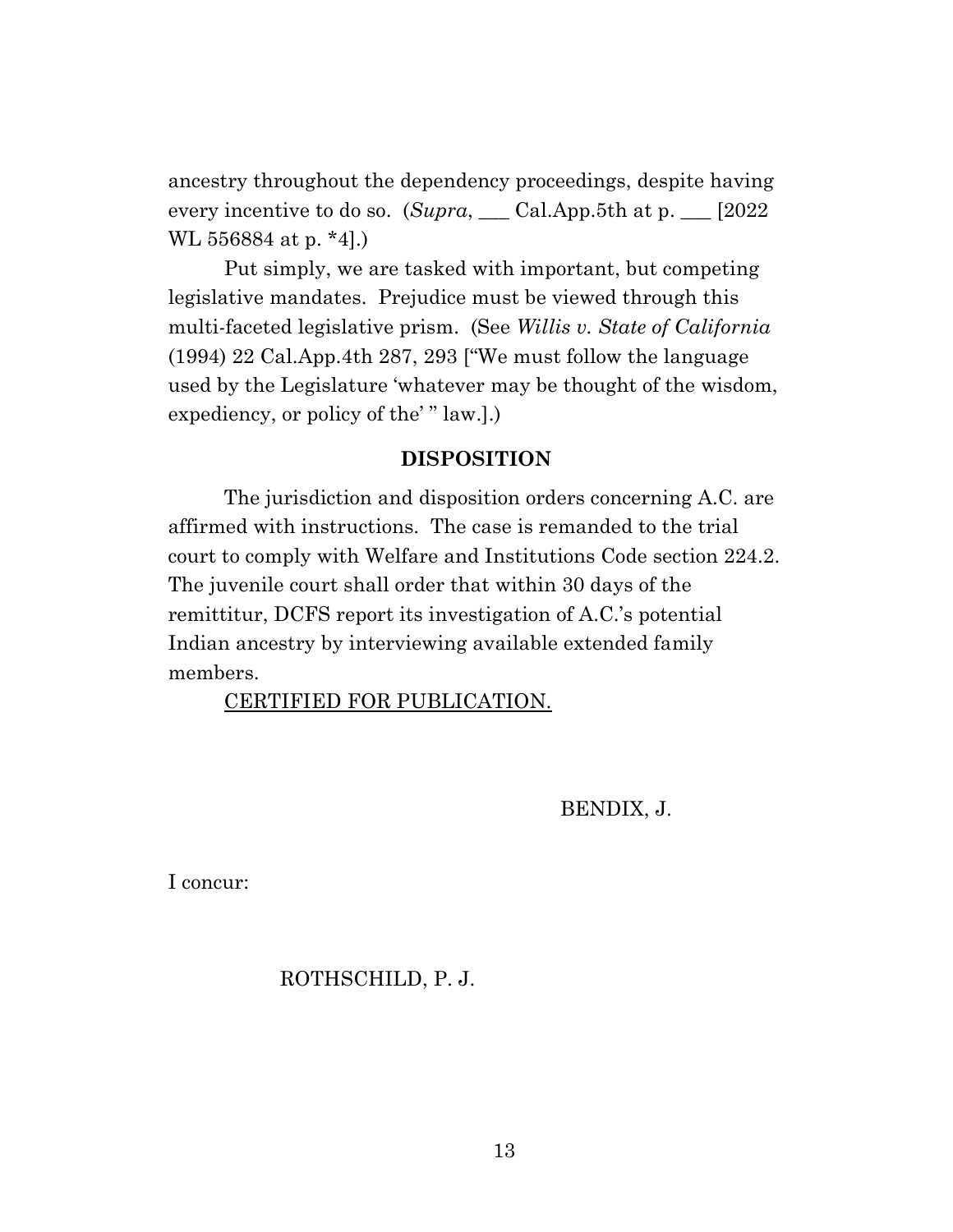# CRANDALL, J.,**\*** Concurring and Dissenting.

For the better part of two decades appellate courts have wrestled with the "harmless error" doctrine in the context of inquiries by social workers and juvenile courts regarding a dependent child's potential Native American status. What to do when such inquiries fall below enumerated statutory standards presents a complex question positing the explicit commands of California dependency laws against the laudable goals of the Indian Child Welfare Act of 1978 (ICWA; 25 U.S.C. § 1901 et seq.). The problem is not going to go away soon; indeed, the appellate dockets seem to be burgeoning with such cases.

There are powerful arguments on both sides. On the one hand, our state recognizes that a child needs prompt resolution of his or her custody status and a stable environment, and that prolonged temporary placements are damaging. (Welf. & Inst. Code,**[1](#page-13-0)** § 352, subd. (a)(1); see *In re Isaiah W.* (2016) 1 Cal.5th 1, 16 (dis. opn. of Chin, J.) [describing negative effects of delay on both the child and the tribe including that " '[c]hildhood is fleeting and "[i]t is axiomatic, of course, that the longer children remain in foster homes, the more difficult it is to find families willing to adopt them" '".) Juvenile courts are therefore admonished to proceed to disposition no later than 60 days after the initial detention hearing. (§ 352, subd. (b).) These and other bedrock timelines provide children who have been taken away from their parents with the permanence and stability to which they are legally entitled. (See *id*., subd. (a); *Renee S. v. Superior Court* (1999) 76 Cal.App.4th 187, 197; *In re Sean E.* (1992) 3 Cal.App.4th 1594, 1597.) The deadlines are to be extended only for "good cause" and/or "exceptional circumstances."  $(\S 352, \text{subds. (a)(2)}, \text{ (b)}.)$  A juvenile court's failure to meet these deadlines can also jeopardize vital funding provided by the federal government to the State of California. (See 42

<span id="page-13-0"></span>**<sup>1</sup>** Subsequent undesignated statutory references are to the Welfare and Institutions Code, unless otherwise stated.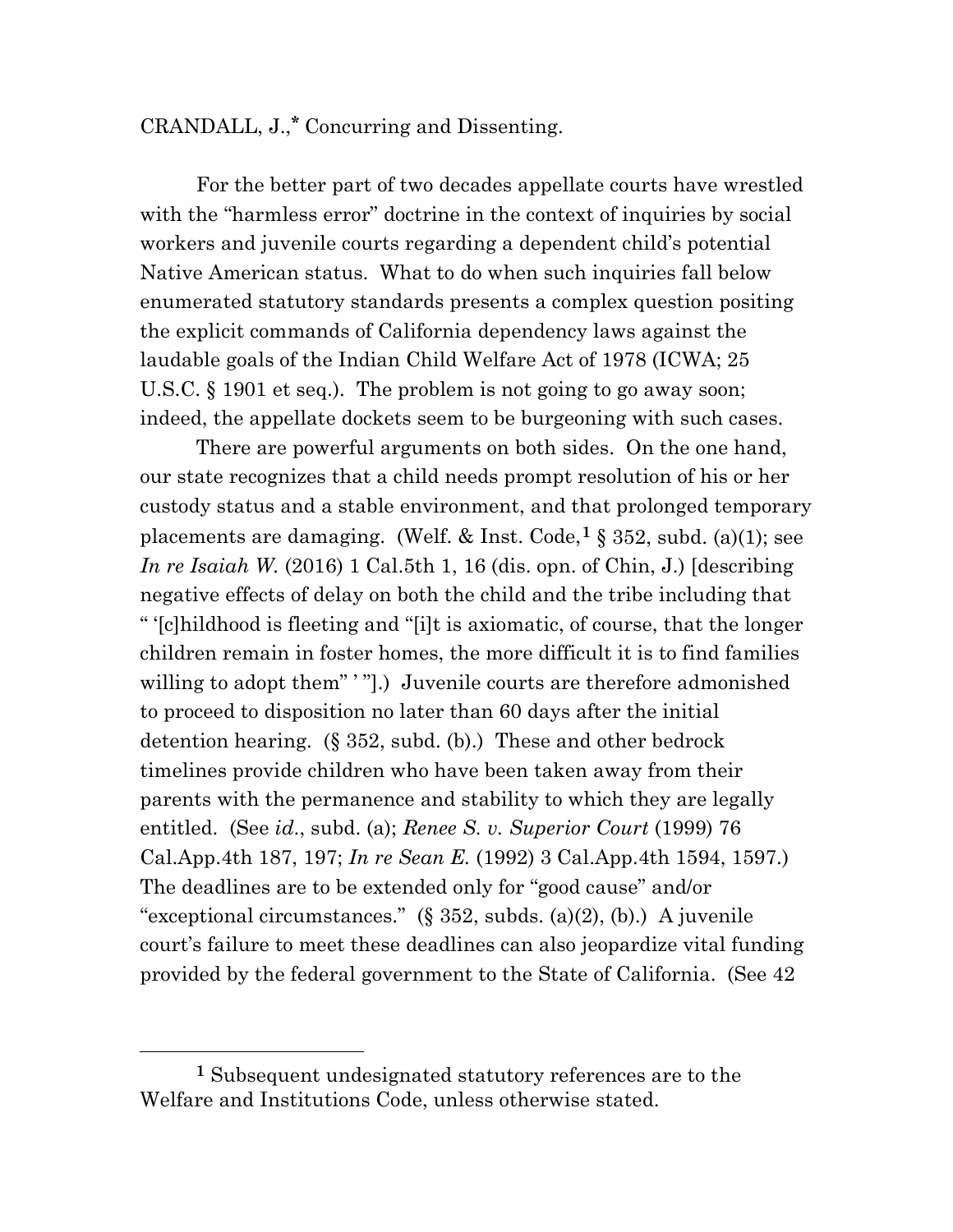U.S.C. §§ 671(a)(15), 672(a), 675(1)(E); see also *New York v. U.S. Dept. of Health and Human* (2d Cir. 2009) 556 F.3d 90, 100.)

On the other side of the equation, the ICWA's purpose is "to protect Indian children and to promote the stability and security of Indian tribes and families by establishing minimum federal standards that a state court, except in emergencies, must follow before removing an Indian child from his or her family." (*In re Austin J.* (2020) 47 Cal.App.5th 870, 881.) Accordingly, while "mindful of the child's need for a permanent and stable home," the California Supreme Court has cautioned that the ICWA and related California statutes "were clearly written to protect the integrity and stability of Indian tribes despite the potential for delay in placing a child." (*In re Isaiah W.*, *supra*, 1 Cal.5th at p. 12; see *In re Alexandria P.* (2014) 228 Cal.App.4th 1322, 1338, citing 25 U.S.C. § 1901(3) ["there is no resource that is more vital to the continued existence and integrity of Indian tribes than their children"]; cf. *In re Isaiah W*., *supra*, at p. 18 (dis. opn. of Chin, J.) [observing that delay also places the tribe in a difficult position "of having to urge that a child be removed from a long-standing foster care relationship"].) Consequently, juvenile courts are directed *not* to proceed with dispositional and other post-dispositional hearings absent ICWA compliance, even though these courts have little control over when "extended family members" might come forward with information regarding Native American ancestry, or how tribes may respond to ICWA notices. (See, e.g., *In re N.D.* (2020) 46 Cal.App.5th 620, 623 [finding juvenile court not authorized to proceed with foster placement absent ICWA compliance]; *In re Desiree F.* (2000) 83 Cal.App.4th 460, 474-475 ["[S]tate courts have no jurisdiction to proceed with dependency proceedings involving a possible Indian child until a period of at least 10 days after the *receipt* of such notice. The notice requirement is not satisfied unless there is strict adherence to the federal statute"].)

As someone who handled a busy dependency calendar for the three and a half years immediately preceding this assignment, it is hard to understate the havoc, expense, and uncertainty caused by these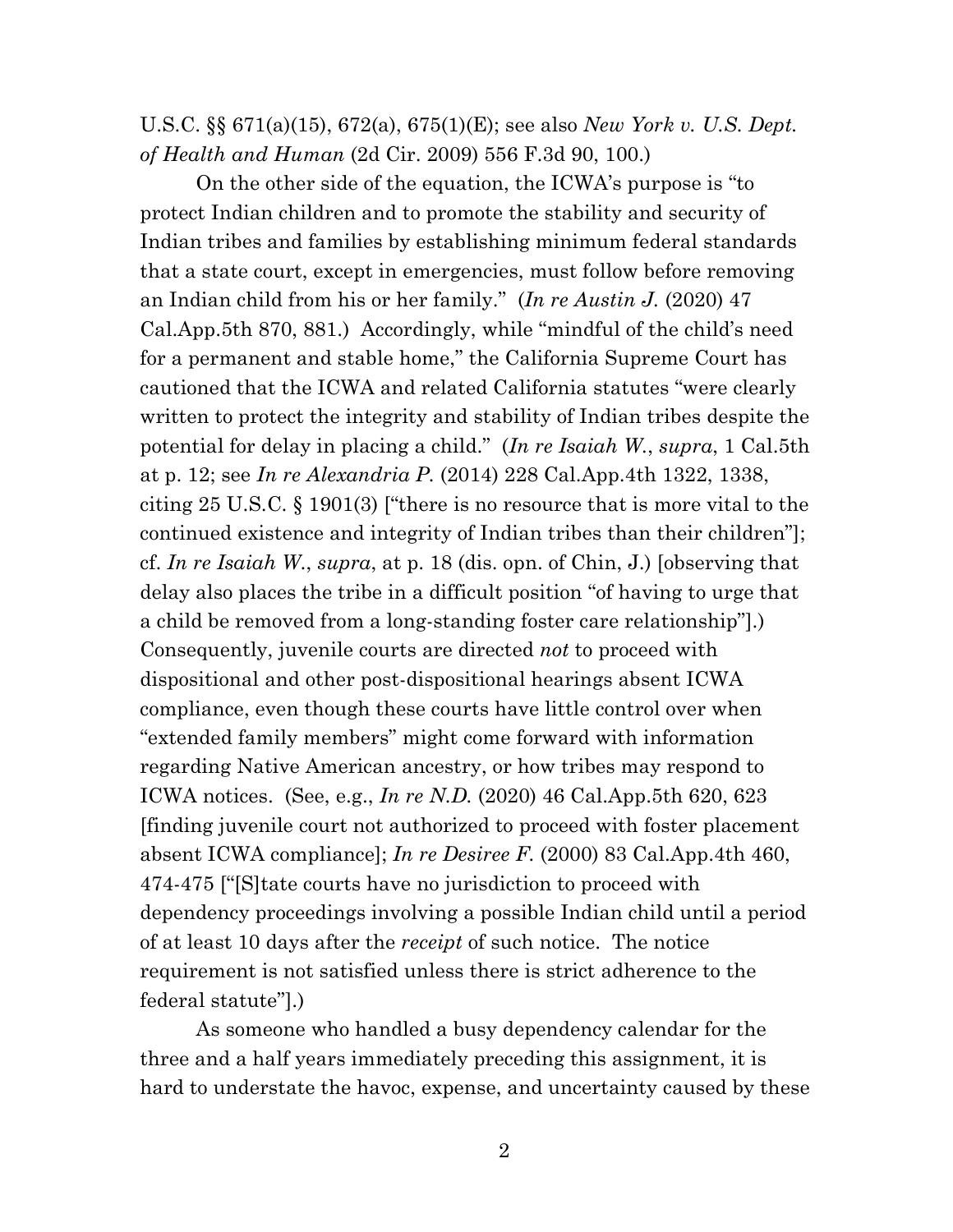conflicting mandates.**[2](#page-15-0)** The recent dissent of Acting Presiding Justice Lamar Baker in *In re H.V.*, *supra*, \_\_\_ Cal.App.5th \_\_\_ [2022 WL 499730], pointedly discusses the "unpredictability in the law," the real impact to the Los Angeles County Department of Children and Family Services' (Department) "core mission of keeping children healthy and safe," and the disutility of requiring "child services agencies to undertake exhaustive efforts to run down even the most remote,

<span id="page-15-0"></span>**<sup>2</sup>** Appellate courts have struggled mightily with the permanency/ICWA dichotomy. As one way of attempting to reconcile these conflicting duties, appellate courts currently are resorting to dispositional orders, i.e., "conditional affirmances" or "conditional reversals," that require the ICWA inquiry without supposedly upsetting the permanency applecart. (See *In re H.V.* (Feb. 18, 2022, B312153) \_\_\_ Cal.App.5th \_\_\_ [2022 WL 499730 at p. \*3] [conditionally affirming dispositional order]; *In re Benjamin M.* (2021) 70 Cal.App.5th 735, 746 [conditionally reversing order terminating parental rights] (*Benjamin M.*); *In re N.D.* (2020) 46 Cal.App.5th 620, 622 [conditionally reversing dispositional order]; *In re Elizabeth M.* (2018) 19 Cal.App.5th 768, 788 [conditionally affirming order terminating parental rights].) However, such dispositions not only contravene the very nature of a *final* judgment (see *Sontag Chain Stores Co. v. Superior Court* (1941) 18 Cal.2d 92, 94 ["there must be an end to litigation, and hence it is the long established policy of the law to, so far as possible, prohibit the further contest of an issue once judicially decided and to accord finality to judgments"]; 2 Witkin, Cal. Procedure (2022) Jurisdiction, § 432 ["Jurisdiction over a cause or parties after a final judgment, order, or decree is exceptional and limited to special situations"]) but, to be sure, cause juvenile courts considerable consternation upon remand. For example, does a conditional reversal for the ICWA inquiry truly prevent an aggrieved parent from filing a section 388 petition to recommence services based upon that parent's progress since the date of the section 366.26 hearing? Does the "conditional reversal" preclude a parent from attempting to prove that the previously "changing" circumstances should now be considered fully "changed" based upon the additional substantial passage of time? How would an appellate court rule if that petition were denied? Juvenile judges are left without guidance on these questions, which will create further uncertainty and appellate review.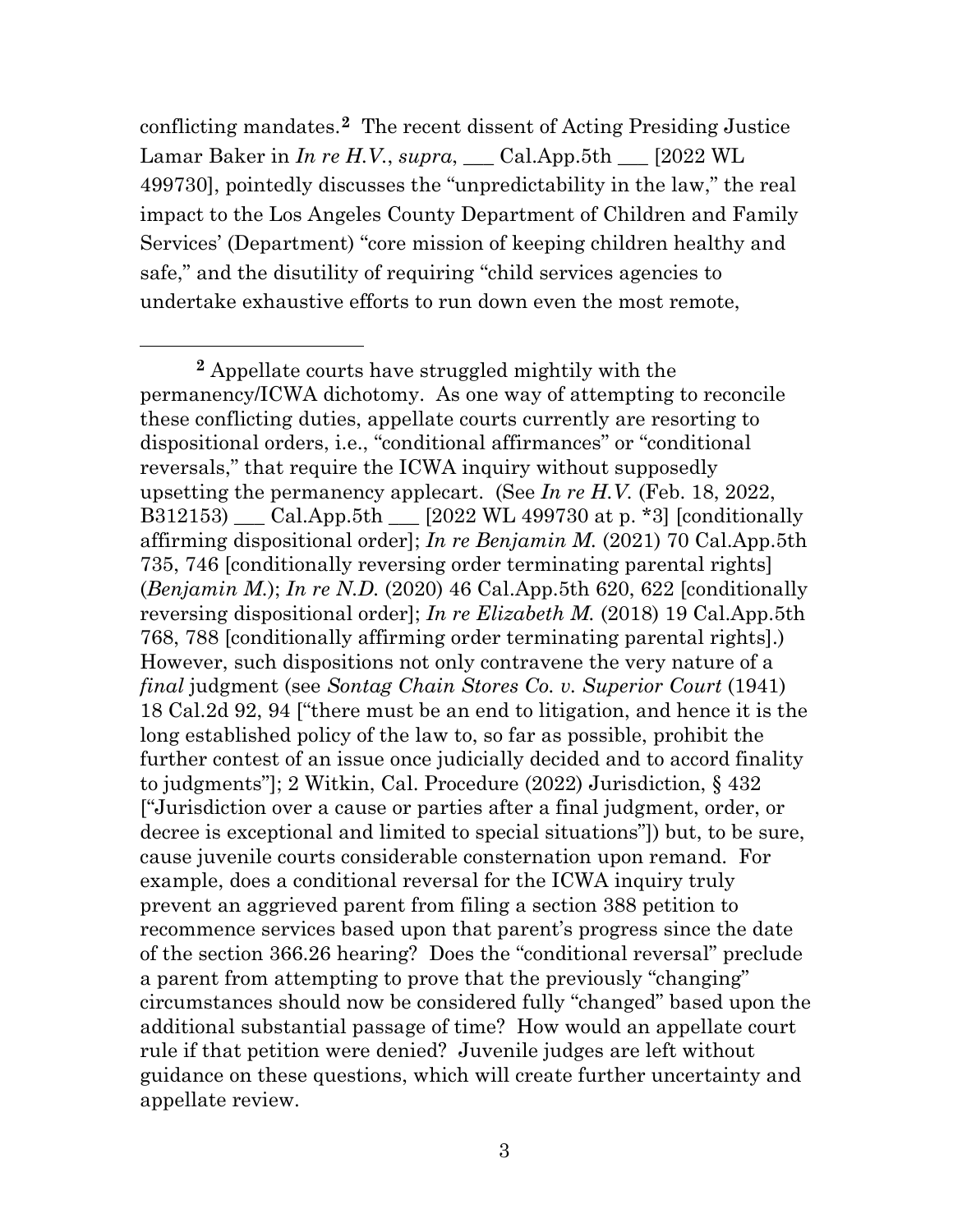unlikely possibility of Indian heritage such that the agencies functionally end up trying to prove a negative." (*Id*. at p. \_\_\_ (dis. opn. of Baker, J.) [2022 WL 499730 at p. \*4].) His assessment is spot on.

Practically speaking, if we must cast the initial ICWA inquiry far and wide to include "extended family members," and combine it with the ability to raise a failure of the process at any point in the case (including on appeal), then we *must*, I propose, continue to apply a "harmless error" standard that places some reasonable burden on the appealing party to show prejudice based upon the Department's incomplete ICWA inquiry.**[3](#page-16-0)** (*People v. Watson* (1956) 46 Cal.2d 818.)

This case aptly illustrates the problem of presuming prejudicial error.**[4](#page-16-1)** Alexander C. (Father) represented to the court via an ICWA-020 Judicial Council form that neither he, his child, his parents, his

<span id="page-16-1"></span>**<sup>4</sup>** The "third option" of *sometimes* finding presumed prejudice, adopted by the *Benjamin M.* court and followed in this case, does not provide a workable solution to the ICWA dilemma but merely shifts the appellate battleground to whether there was "readily obtainable information that was likely to bear meaningfully upon whether the child is an Indian child" and whether "the probability of obtaining meaningful information is reasonable." (*Benjamin M.*, *supra*, 70 Cal.App.5th at p. 744.) Aside from continuing to foment appeals, there are multiple situations, easy to visualize, in which *Benjamin M.*'s test would lead to inconsistencies with *Watson*.

<span id="page-16-0"></span>**<sup>3</sup>** The Department's failure to comply with its affirmative statutory duty of initial inquiry of "extended family members" under the 2019 amendments to section 224.2 (*id*., subd. (b); cf. 25 C.F.R. § 23.107(a)) immediately begs the question of the appropriate standard of review to employ when such error occurs. Neither the California Supreme Court nor the Legislature has weighed in on this issue. Thus, we may, without contravening the "language used by the Legislature" (*Willis v. State of California* (1994) 22 Cal.App.4th 287, 293), urge the continued application of the *Watson* harmless error standard. And although the procedural posture of this case is an appeal from a dispositional order and does not, at present, involve either termination of services or of parental rights, there is no reason why the "harmless error" analysis should not be identical in either circumstance.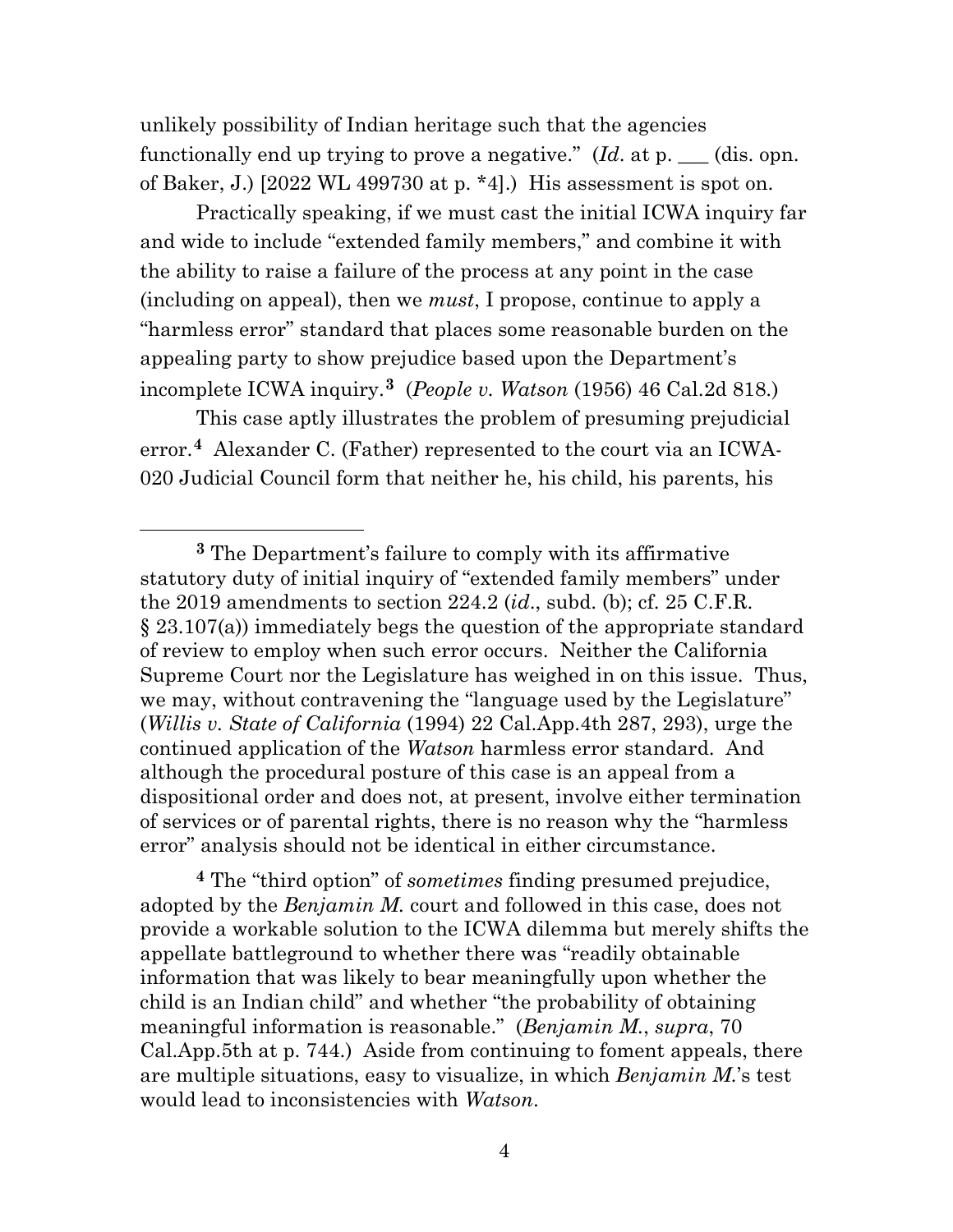grandparents, or his lineal ancestors were members or eligible for membership of a federally-recognized Indian tribe; that neither he nor his child were residents of or domiciled on a reservation, ranchera, Alaskan Native Village, or other tribal trust land; and that neither he nor his child possessed an Indian identification card demonstrating membership or citizenship in an Indian tribe. The form admonished Father to provide any new information on the topic to the court.**[5](#page-17-0)** Father remained silent. Thus, the juvenile court had information upon which it could (and did) conclude that A.C. was likely not an Indian child, certainly stemming from his paternal relations.

To carry the point one step further, Father has made no claim, either in the juvenile court or on this appeal that, had the juvenile court or the Department continued to ask him or the mother about A.C.'s Indian status, or made inquiries of A.C.'s extended family members about A.C.'s Indian status, they would have discovered information triggering the need for further ICWA inquiry or notice.

There being no information in the record whatsoever that A.C. might indeed be an Indian child, case law (at least until the recent past) fully supported a finding of an absence of prejudice and, commensurately, "harmless error." (See *In re Rebecca R.* (2006) 143 Cal.App.4th 1426, 1431 ["The burden on an appealing parent to make an affirmative representation of Indian heritage is de minimis. In the absence of such a representation, there can be no prejudice and no miscarriage of justice requiring reversal"]; *In re S.B.* (2005) 130 Cal.App.4th 1148, 1162 ["any failure to comply with a higher state standard, above and beyond what the [federal] ICWA itself requires, must be held harmless unless the appellant can show a reasonable probability that he or she would have enjoyed a more favorable result in the absence of the error"]; see also *People v. Watson*, *supra*, 46 Cal.2d

<span id="page-17-0"></span>**<sup>5</sup>** Although the form is unsigned, neither Father nor his counsel (in the juvenile court or on appeal) argues that the representations Father made on the form were incorrect. Counsel usually help a parent complete this form.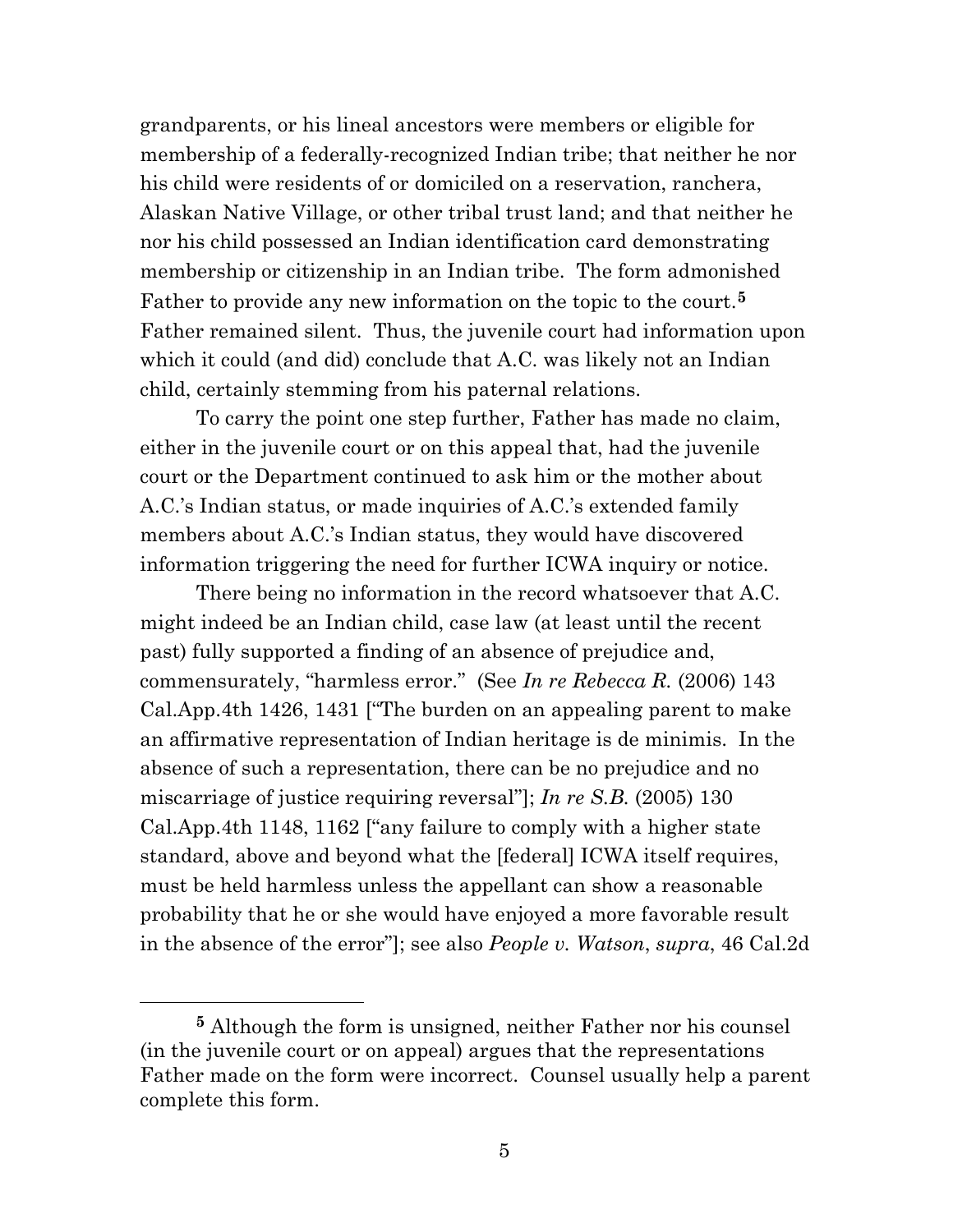at p. 836 ["a 'miscarriage of justice' should be declared only when the court, 'after an examination of the entire cause, including the evidence,' is of the 'opinion' that it is reasonably probable that a result more favorable to the appealing party would have been reached in the absence of the error"]; *In re J.F.* (2019) 39 Cal.App.5th 70, 79 ["The juvenile court's orders are 'presumed to be correct, and it is [the] appellant's burden to affirmatively show error' "].)

The most compelling arguments in favor of the "presumed prejudice" approach are that: (1) knowledge of Indian ancestry is not a matter wholly within an appealing parent's knowledge, and the Department's failure to conduct an adequate inquiry should not inure to its benefit (*Benjamin M.*, *supra*, 70 Cal.App.5th at p. 743 [stating parents cannot always easily obtain such information]; *In re Y.W.* (2021) 70 Cal.App.5th 542, 554 [citing cases acknowledging parents "may not know their possible relationship with or connection to an Indian tribe"]; *In re A.C.* (2021) 65 Cal.App.5th 1060, 1075 (dis. opn. of Menetrez, J.) [disagreeing that knowledge of any Indian connection is wholly within the appealing parent's knowledge]); (2) "it is in part the tribe's right to a determination of a child's Indian ancestry, but the tribe is not present, and [thus,] the agency[, not the parent,] is charged with obtaining information to make that right meaningful" (*In re Benjamin M.*, *supra*, at p. 745); and (3) appellate courts are not supposed to consider facts outside the lower court record. (*In re A.C.*, *supra*, at p. 1077 (dis. opn. of Menetrez, J.) [citing *In re Zeth S.* (2003) 31 Cal.4th 396, 492 for the proposition that an appellate court should not look to postjudgment evidence to *reverse* a judgment because doing so undermines " 'the state's strong interest in the expeditiousness and finality of juvenile dependency proceedings' "]; see also *In re H.V.*, *supra*, \_\_\_ Cal.App.5th at p. \_\_\_ [2022 WL 499730 at p. \*3] ["[The m]other does not have an affirmative duty to make a factual assertion on appeal that she cannot support with citations to the record"].)

Whatever may be said of the Department's affirmative duty to investigate, we should also expect *parents' counsel* to actively pursue a child's Native American status, both in juvenile court and on appeal, by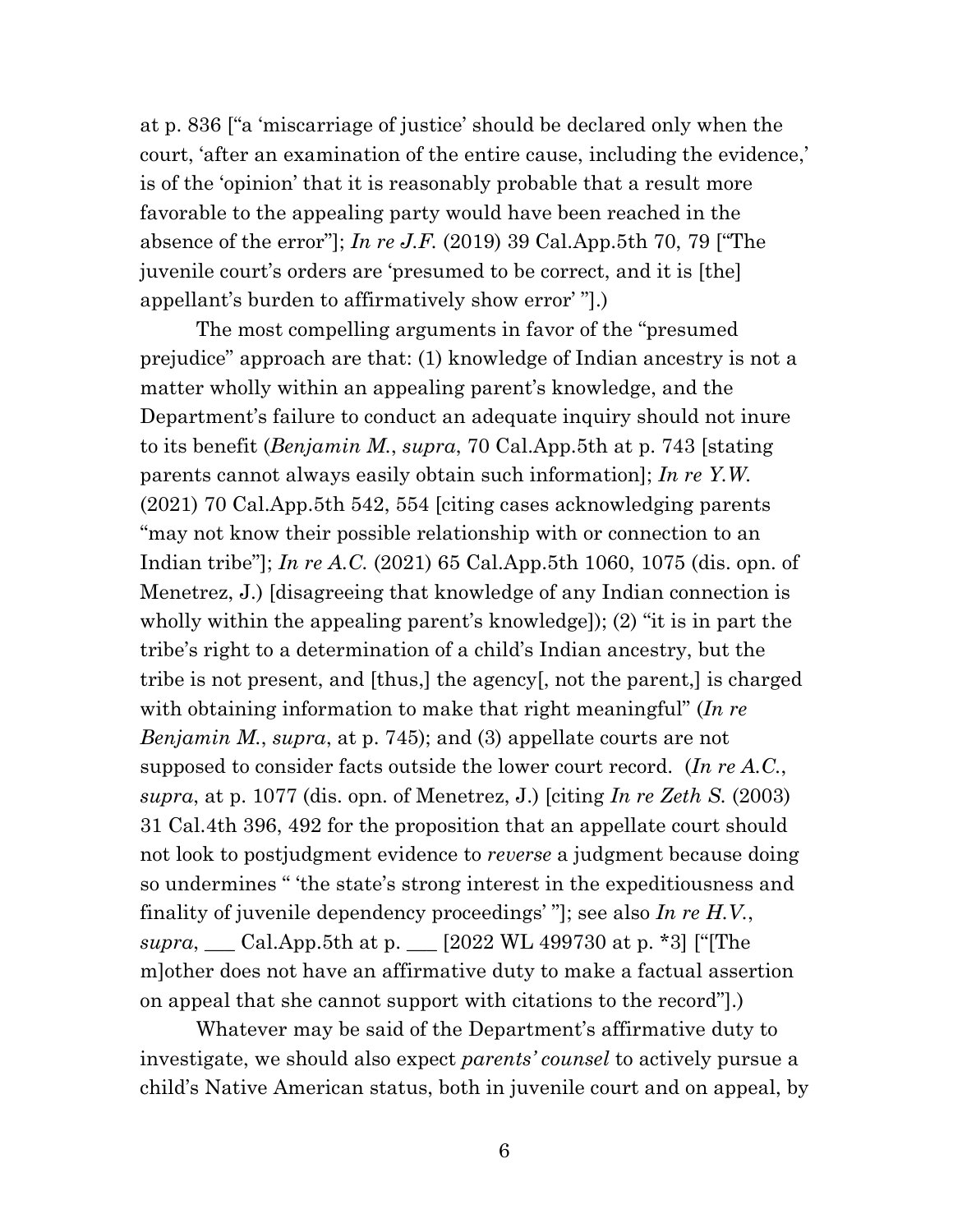timely inquiring of their own client and contacting any "extended family members" that either they or their client might identify. If these efforts were expected of counsel, the *Watson* standard likely could be met in situations where the child had a reasonable chance of actual tribal membership. However, in terms of fundamental fairness, it is untenable gamesmanship to allow a parent to stand idly by and then raise a "winning" ICWA issue on appeal merely by pointing out the Department's error in not speaking with a single extended family member.

Some have posited that appellate counsel are not paid to conduct investigations of facts outside the record. This questionable assumption could be readily mitigated if parents' *trial counsel* actively participated in identifying information relevant to the Indian child inquiry and making it part of the appellate record. After all, juvenile dependency proceedings are special proceedings (*In re Chantal S.* (1996) 13 Cal.4th 196, 200) for which "[t]he goal of . . . both trial and appellate [courts], is to safeguard the welfare of California's children." (*In re Josiah Z.* (2005) 36 Cal.4th 664, 673.) Dependency proceedings are collaborative to the extent that counsel for *all parties* understand that "[t]he best interests of the child are paramount." (*Ibid*.; see Cal. Rules of Court, rule 5.660(d)(1) [parties entitled to competent counsel, who have adequate knowledge of "the purposes and goals of dependency proceedings"].) Because "it is in the best interests of the child to retain tribal ties and cultural heritage" (*In re Desiree F.*, *supra*, 83 Cal.App.4th at p. 469), parents' counsel, too, should be expected to fully and timely participate in the ongoing ICWA inquiry, even if the end result could be an earlier termination of their client's parental rights. Viewing the ICWA inquiry through an adversarial lens disserves both the child and the tribe.

Neither should we fret about appellate courts receiving evidence outside the lower court record. This restriction is not absolute. (Code Civ. Proc., § 909; *In re A.C.*, *supra*, 65 Cal.App.5th at p. 1071; *In re B.D.* (2019) 35 Cal.App.5th 803, 809; see *In re Zeth S*., *supra*, 31 Cal.4th at pp. 399, 405, 413 [limiting consideration of new evidence by the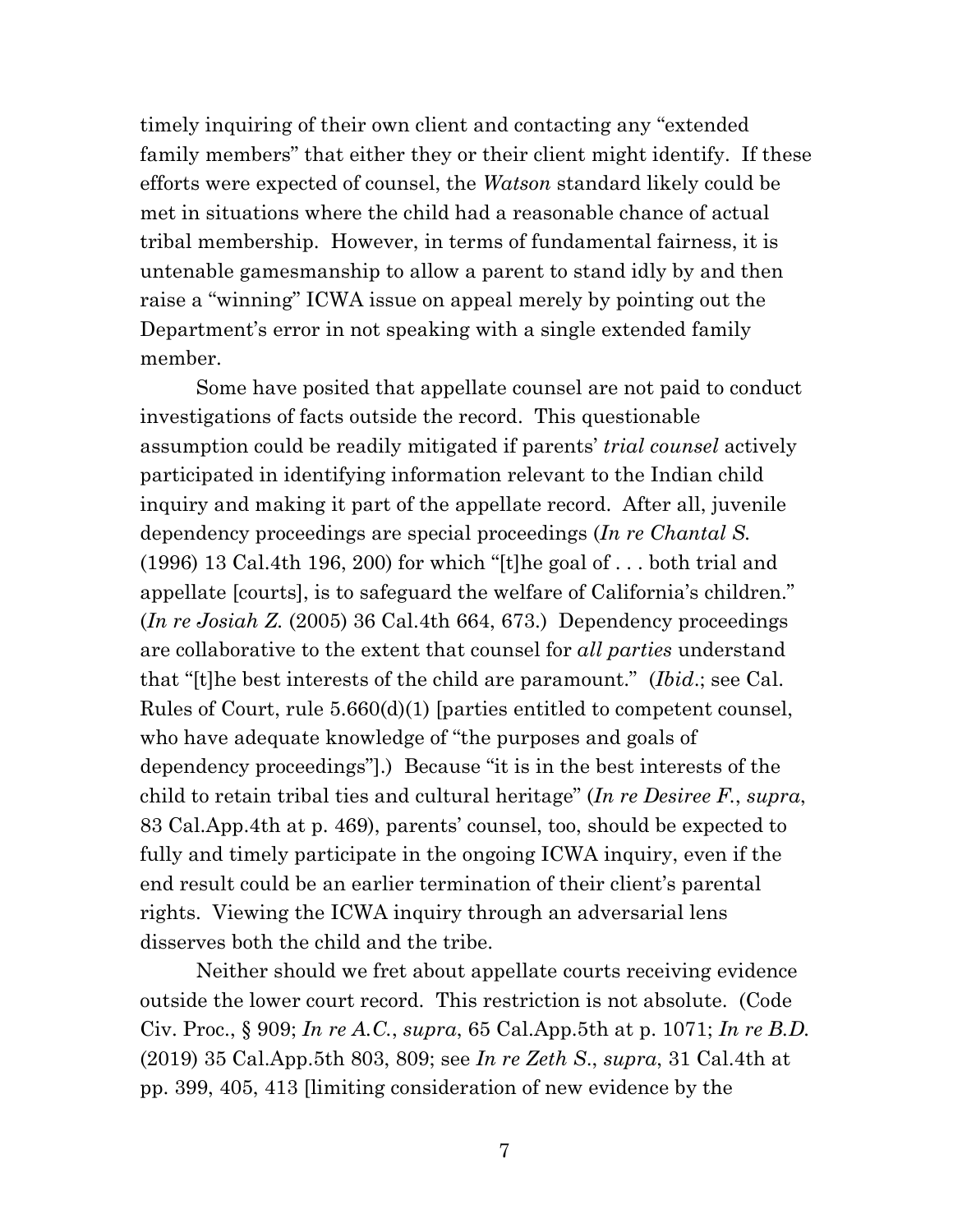appellate court under Code Civ. Proc., § 909 to "exceptional" or "rare and compelling" circumstances].) Especially given the significant harm to the child caused by fruitless "extended family member" inquiries, we should acknowledge ICWA appeals relating to this issue as "rare and compelling" to the extent that appellate counsel must produce some evidence (either in conjunction with minor's counsel and/or the Department) overcoming the *Watson* standard of "harmless error." (*In re A.C.*, *supra*, 65 Cal.App.5th at pp. 1071, 1076 [recognizing that in " 'rare and compelling' " circumstances appellate courts may " 'receive and consider postjudgment evidence that was never before the juvenile court[ ] and rely on such evidence outside the record on appeal to reverse the judgment' "].) Again, we should insist upon rather than minimize or ignore the collaboration that often occurs in juvenile court.

We must remain mindful that ICWA's laudable purpose is rarely furthered by a remand where (as here) each parent has already affirmed that neither they, their child, their parents, grandparents, or lineal ancestors are or may be a member of an Indian tribe or eligible for membership in an Indian tribe, and no party raised any ICWA concerns in the juvenile court. Further, the ICWA definition of an Indian child is *narrow*, requiring either that the child or the child's biological parent be a member of an Indian tribe (25 U.S.C. § 1903).**[6](#page-20-0)** Because such basic information is often known or easily discoverable by each respective parent, there is limited utility in remanding such matters for "extended family member" inquiry.

It also must be plainly stated that the presumption of prejudice (including *Benjamin M.*'s "third option" of "*sometimes* prejudice"), considered in conjunction with the Department's extraordinarily broad inquiry duty, provides parents with a last-minute, readily-available delay tactic. In this regard it is sometimes true that the temptation of

<span id="page-20-0"></span>**<sup>6</sup>** Relatedly, section 224.1, subdivision (b), states in relevant part that "the term 'Indian child' also means an unmarried person who is 18 years of age or over, but under 21 years of age, who is a member of an Indian tribe or eligible for membership in an Indian tribe and is the biological child of a member of an Indian tribe."